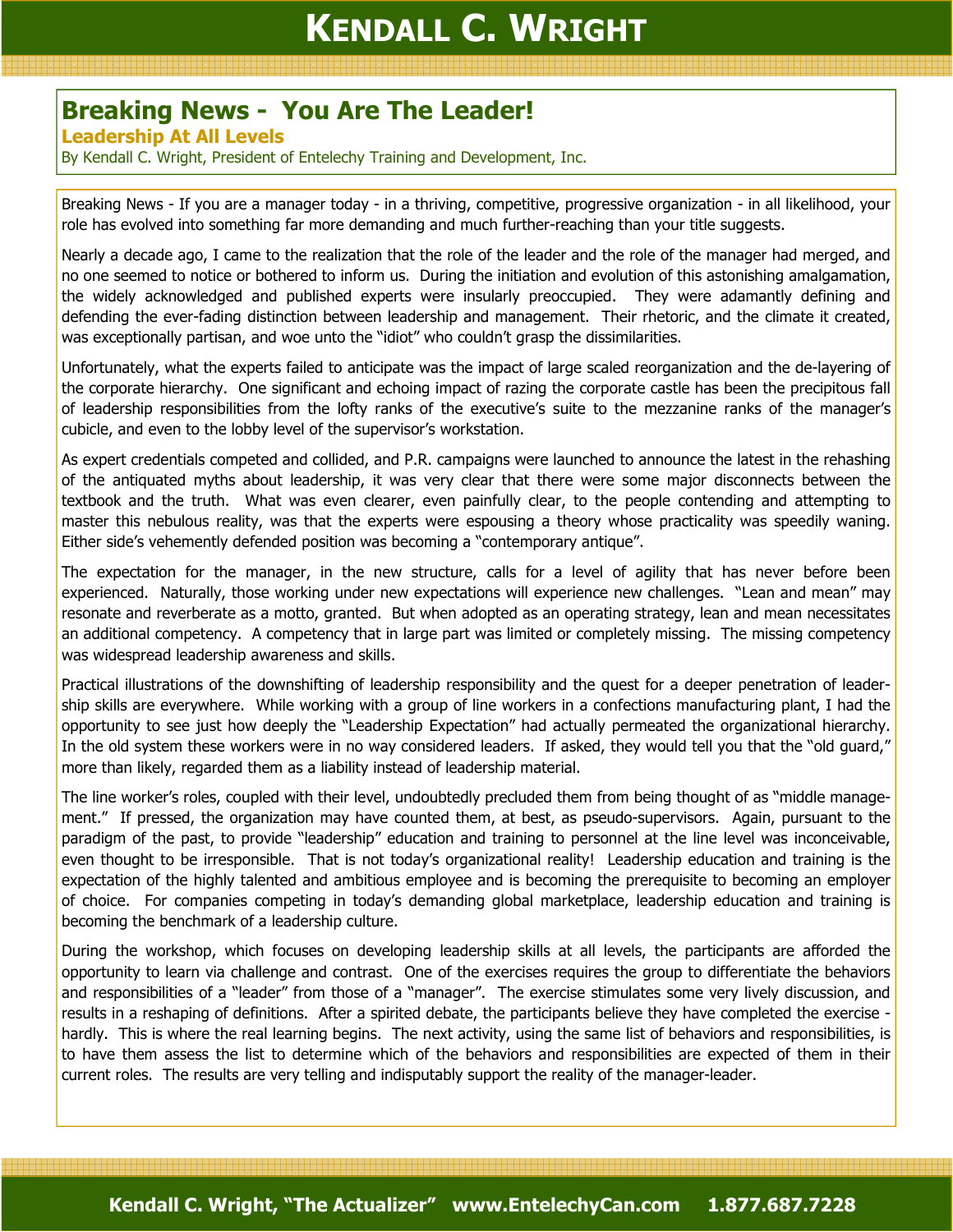## KENDALL C. WRIGHT

The early organizational and interpersonal consequences of this expanded expectation of managers has left many confused and frustrated. The confusion manifests in inefficiencies and the frustration leads to deteriorating work relationships. The pervasiveness of the confusion seems to know no boundaries. One would think title and position would give some a hint, but that is not always the case.

Recently while conducting a series of workshops for an international firm in the UK, the breadth of confusion and frustration, independent of level, was confirmed. The audience was indeed an impressive gathering of the firm's movers and shakers, along with many up and coming stars. In this audience of professionals were persons charged with a wide range of significant responsibility, such as country presidents, heads of operations, regional directors, and district managers. As a common ice breaker, I asked the group to indicate by a show of hands, how many of them saw themselves as managers? Of course, an overwhelming majority of the hands go up, and go up very confidently I might add. I surveyed the room quickly, pretending to make note of the results. Then, immediately, while the hands were still raised, I asked how many saw themselves as leaders? Instantaneously the hands began to fall. Some fell quickly as if to say, "Oh no, not me. I could never be a leader." Some fell more slowly as if to suggest, "They tell me I'm a leader, but I'm not sure." And some seem caught in a suspended animation, as if to say, "I really don't know the difference, and I am afraid to make the wrong choice right now in front of my peers."

If this same type of confusion and ambiguity exists in your organization, what are the business implications regarding the future of your competitive advantage, the transference of knowledge capital, and the necessary dexterity to take advantage of shifting marketplace conditions with "right now" decision making?

Perhaps you are plagued by a burning question, as was I: How is it possible for individuals not to understand that they are leaders? Individuals who have jumbo-budgets, mega-responsibilities for people and process, and are charged with influencing and impacting their corporate culture (as all of them were), how could they not know? How can an organization function efficiently, effectively and profitably  $-$  long term  $-$  if the leaders don't know they are the leaders? What kind of employee development and succession planning would flow from an environment where most the leaders believe someone else is responsible for crafting, managing and actualizing the vision and mission? I firmly subscribe to the notion of leaders without titles, but I can't fathom leaders without awareness, attention and a success agenda.

Several things must happen to lift and clear this miasma of misunderstanding:

Acknowledge And Embrace The Change - There is little benefit in bemoaning the changes. It will speed the organization's cultural transformation to openly, and often, acknowledge the current reality and issue a call to action. Stress the opportunities inherent to the change and not give the obstacles undo prominence. Whether you rely on classic metaphors such as: Who Moved My Cheese, The Five Dysfunctions of a Team, or What's Your 86?, the message must strongly promote and advocate proactivity, persistence, and progress.

Cultivate A Corporate Culture Of Empowerment – While some believe the era of empowerment has passed; in reality, empowerment is integral to facilitating the demonstration of leadership at all levels. It is impossible to cultivate a culture of leadership in absence of an environment of empowerment. If the manager-leader is constantly weighing the decision to act against the threat of castigation, indecision (at best) and groupthink (at worst) is all that can be accomplished.

Granting individuals clear understanding of the new expectations, along with clear definitions of roles and limits of authority are the minimal requirements for empowerment. In strange, even a counter-intuitive way, knowing the limits of the role will allow leaders to fully expand to the limits and capacity of the role. It is much easier to boldly approach the edge when you know exactly where the edge is.

Provide The Necessary Education And Training – To introduce new expectations, while neglecting to provide the necessary education and training, is a sure way to alienate your workforce and doom the transformation of your corporate culture. Don't assume that because the term leadership is used so widely, that your associates understand it in a practical sense, nor that they are able (willing) to consistently incorporate the new behaviors. At the minimum, a general understanding of the basic philosophy, principles, and practices of leadership (in its new configuration) is required.